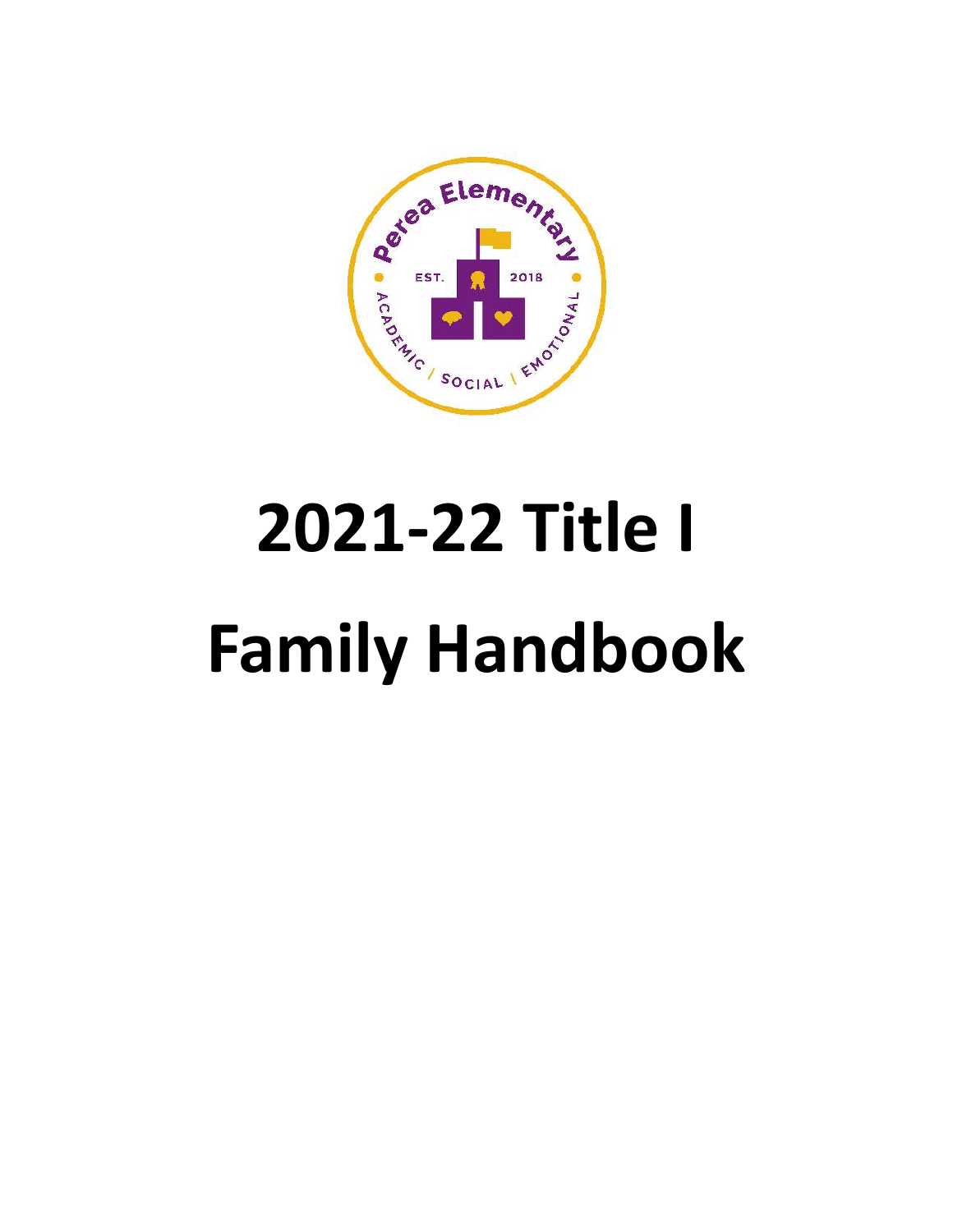#### *Did You Know?*



Perea Elementary operates a federally funded Title I schools. Title I is in conjunction with No Child Left Behind. Title I requires that schools create a positive and supportive learning environment that results in high levels of achievement for all students. Funds are available for academic programs and strategies, additional teachers and other personnel, staff development, materials, and supplies, technology and parent training.

*Pera Elementary School does not discriminate in its programs or employment on the basis of race, color, religion, national origin, handicap/disability, sex or age.*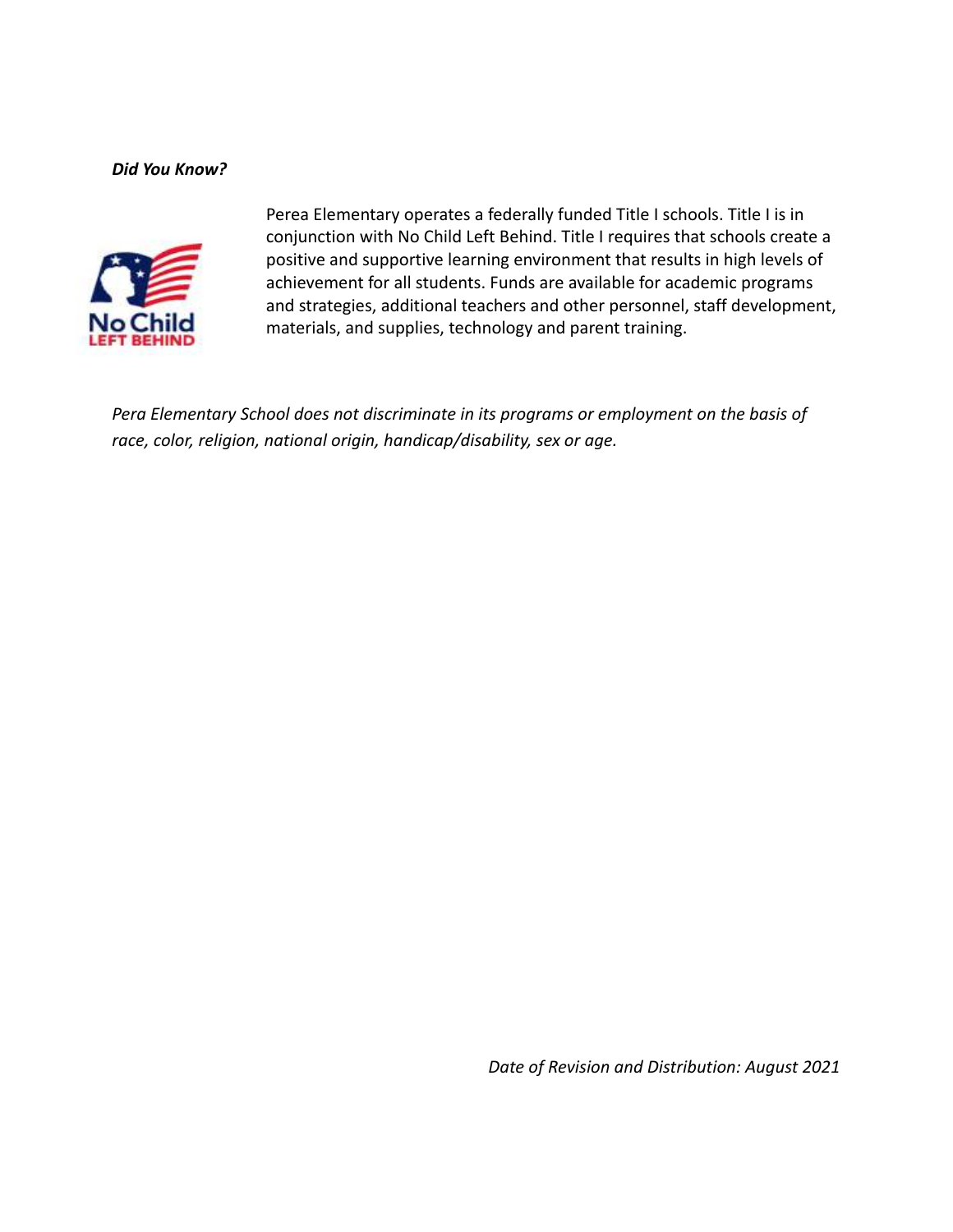#### **What is Title I?**

Title I (pronounced "Title One") is the largest federal aid program for elementary, middle, and high schools. Through Title I, the Federal government gives money to school districts around the country based on the number of low-income families in each district. Each district uses its Title I money for *extra educational services* for children who are behind in school.

#### *It is based on three important ideas:*

#### **1. All students should work toward the same high standards.**

Title I's job is to provide help to students who need it to make sure they reach the same *standards* as everyone else in their school or district. Standards describe what students should know and be able to do at each grade level.

**2. Local districts, schools, and parents know best what their students need to succeed.** Title I allows them to decide how to use Title I money to help students who are behind.

**3. Parents are partners in helping all students achieve.** Parents have the *right* to be involved in the design and operation of their school's Title I program. At the same time, parents have a *responsibility* to help their children succeed in school.

#### **4. How can Title I money be used?**

Districts, schools, and parents have a choice in how they set up their Title I program, as long as it helps low-achieving students meet the same standards that have been set for all other students. For example,

#### **Title I Monies can be used to:**

- provide after-school, weekend or summer school programs;
- train teachers and other staff;
- buy equipment and learning materials;
- support parent involvement activities;
- hire special teachers, tutors or aides (usually in reading, language arts or math).

#### **5. How can I find out what my Title I program offers parents?**

All Title I programs must have in place a plan for how it will involve parents. This plan is called a *parent engagement plan which is housed in our Director of Federal Programs Office and can be viewed at any time.*

#### **6. How will I know if the Title I program at my child's school is working?**

Schools need to show that their Title I programs are working by viewing their APY Status.

#### **Title I Contact(s):**

Justin Casey Chief Operating Officer (COO) 901-203-6420 [caseyj@pereaelementar](mailto:caseyj@pereaelementary.org)y.org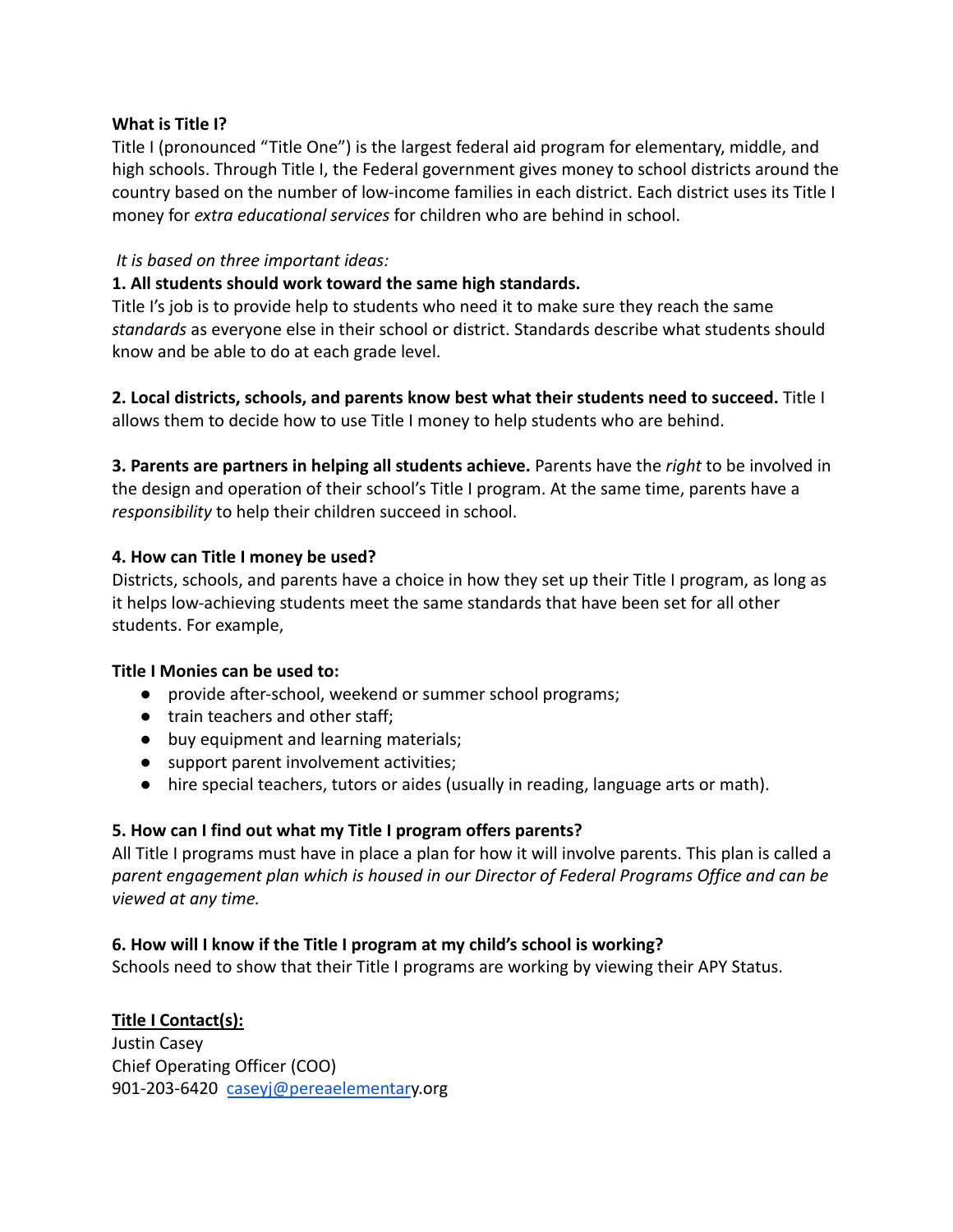#### **Elementary and Secondary Education Act (ESEA) PARENTS RIGHT TO KNOW** (Title I)

(A) QUALIFICATIONS – At the beginning of each school year, a local educational agency that receives funds under Title I shall notify the parents of each student attending any school receiving funds under this part that the parents may request, and the agency will provide the parents on request (and in a timely manner), information regarding the professional qualifications of the student's classroom teachers, including at a minimum the following:

- A teacher's professional qualifications, which includes: state qualifications, licensure, certification, waivers
- A teacher's baccalaureate and/or graduate degree, fields of endorsement, previous teaching experience
- A paraprofessional's qualifications
- An assurance that their child's name, address, and telephone listing not be released to military recruiters

(B) ADDITIONAL INFORMATION – In addition to the information that parents may require under subparagraph (A), a school that receives funds under this part shall provide to each parent-

- Their child's level of achievement in each of the state academic assessments
- Their option to request a transfer to another school within the district if their child is the victim of a violent crime at school
- Their right to timely notification that their child has been assigned, or has been taught for four or more consecutive weeks by, a teacher who is not highly qualified

(C) FORMAT – The notice and information provided to parents under this paragraph shall be in an understandable and uniform format and, to the extent practicable, provided in a language that the parents can understand.

(D) PRIVACY – Information collected under this section shall be collected and disseminated in a manner that provides the privacy of individuals.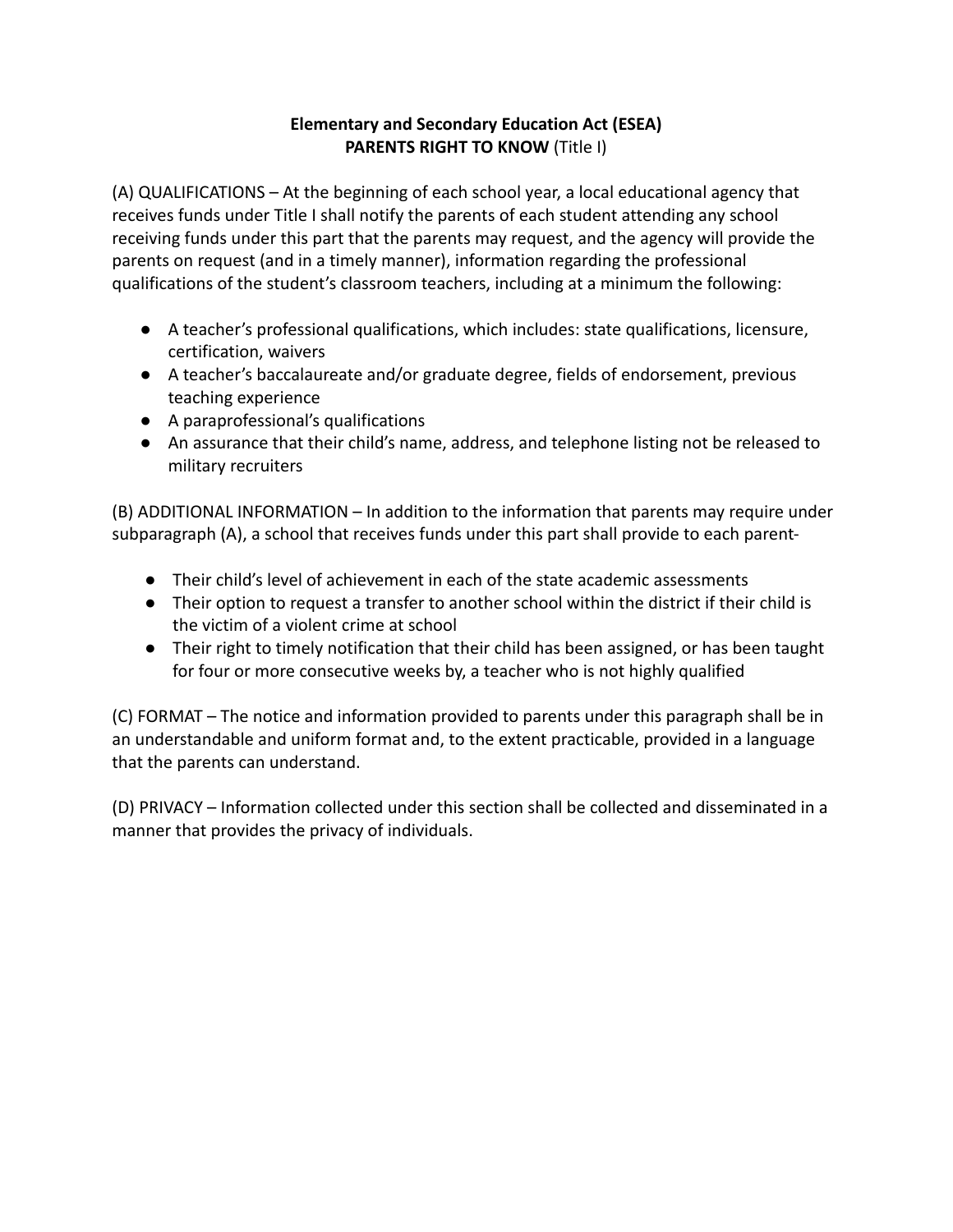

# **Misplaced Student Notice**

#### **EACH YEAR AT LEAST 800,000 PEOPLE ARE HOMELESS, 200,000 OF THEM ARE CHILDREN!**

#### **HOMELESS Notification NCLB, Title X, Part C**

The Stewart B. McKinney-Vento Homeless Assistance Act was the first and remains the only major federal legislative response to homelessness. This technical assistance document is intended to provide an overview of the authorizing statute and should be used in conjunction with the U.S. Department of Education policy guidance Education for Homeless Children and Youth Program that may be found at

[http://www.ed.gov/programs/homeless/legislation.html?exp=0.](http://www.ed.gov/programs/homeless/legislation.html?exp=0)

#### **Purpose of Misplaced Student Education**

Homeless children and youth are to be provided services comparable to those received by other students. The services include transportation services and education programs for which students meet eligibility criteria. These school services may include those provided under Title I or similar state or local programs; programs for students with disabilities; programs for students with limited English proficiency; vocational or technical programs; gifted and talented programs; school nutrition programs; and transportation.

The goal of Perea Elementary School is to be a supporter and nurturer of homeless children and youth; to help them achieve educational success, and to prepare them for the challenges of adult life.

**Please get involved and help make life better for a homeless child!**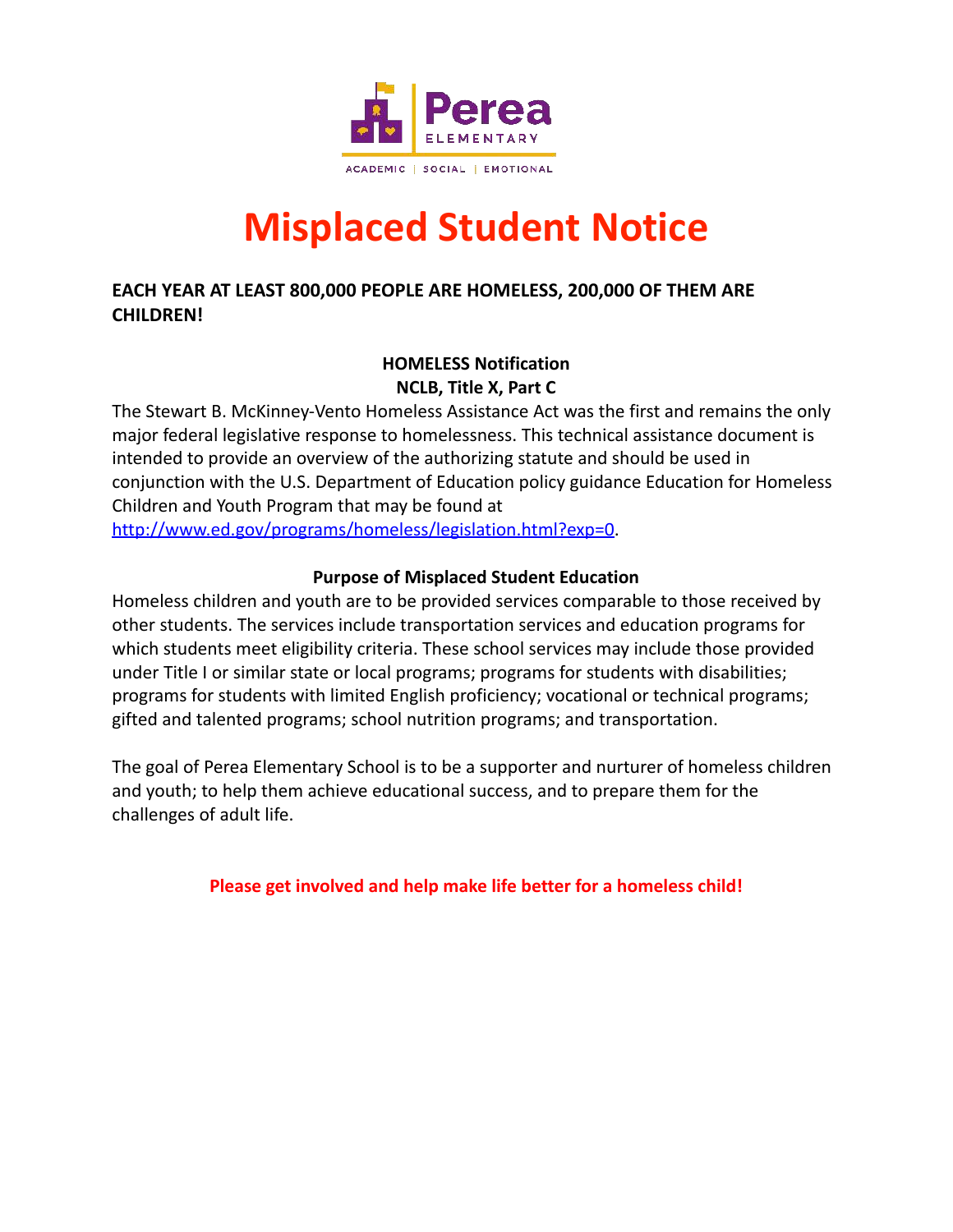

August 2021

Dear Parents/Guardians:

As you know, Perea Elementary School is dedicated to ensuring that our students succeed. While we have always held high expectations for our students, the federal No Child Left Behind Act of 2001 (NCLB) has set new standards for students to meet.

The state report identifies whether schools have met "Annual Measurable Objectives" (AMOs)-a simple yes or no grade based on a complex set of measurements. To meet our AMOs, each school must achieve targets: areas of test participation and performance measured across subgroups of students (grouped by such categories as race, language proficiency, and disability). Also, schools must meet graduation rates and attendance targets.

## *Our mission is to prepare students academically, socially, and emotionally for success today and tomorrow.*

Our school is filled with outstanding teachers, and staff, who regularly update their skills and participate in training to help them meet the needs of all students.

You are an important partner in our effort to provide the best education possible for your child. Please call the school if you have any questions or would like additional information. Please feel free to call (901) 203-6420, or email.

Sincerely,

d. r. yosery

Deadre Ussery School Leader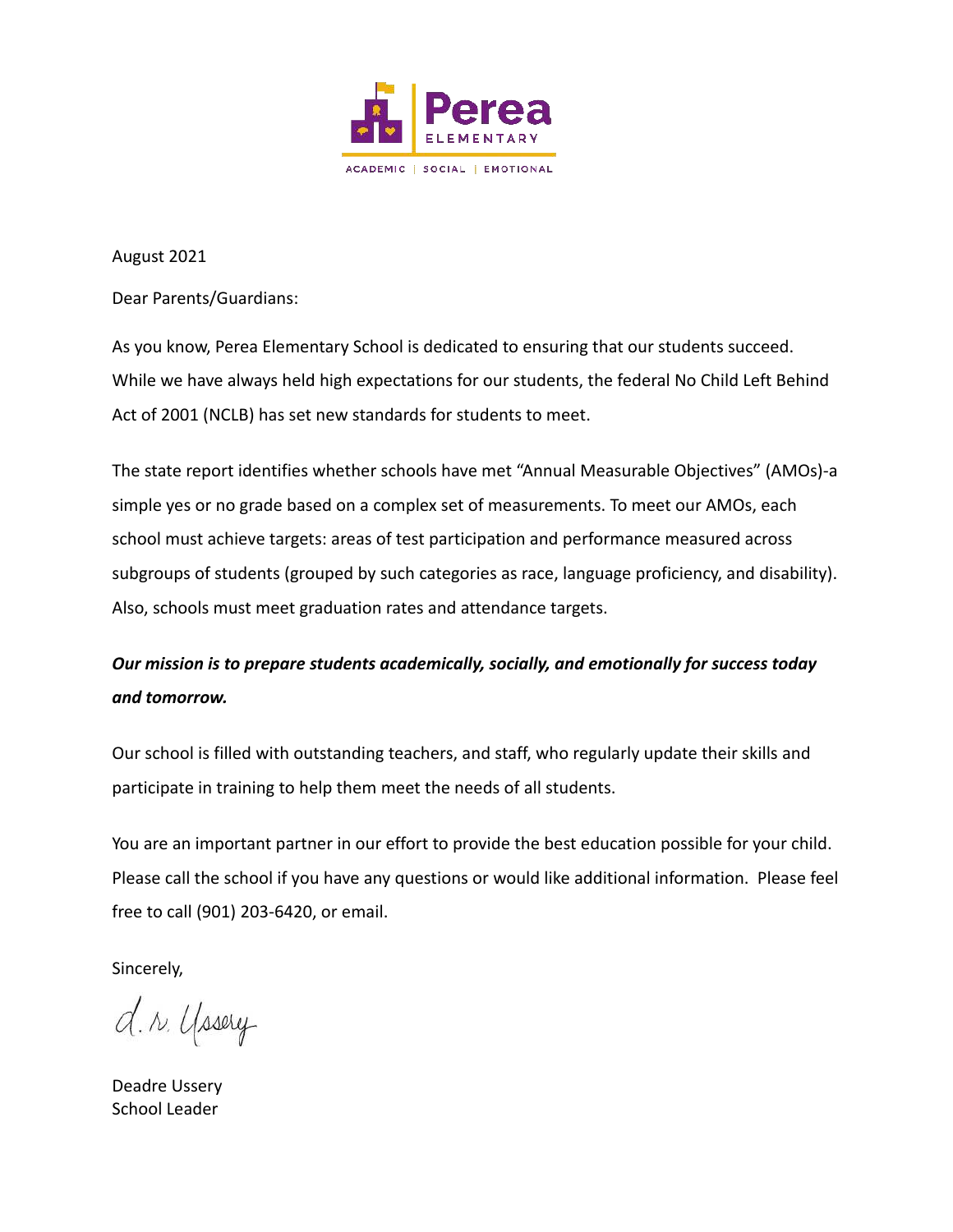#### **Military Recruiters**

The No Child Left Behind Act of 2001 requires schools to release your child's name; address and telephone number to military recruiters unless you request in writing that this information not be released for your child. If you would like for your child's name to be omitted from the list which is released to military recruiters, please complete the information below and return to the school office. Students eighteen or older may complete the form on their own.

As a parent, I am exercising the right to request that you not give the name, address and telephone number to the Armed Services, Military Recruiters, or Military School of the following student.

As a student, I am requesting my own name, address and telephone number not be released to the Armed Forces, Military Recruiters or Military Schools.

| (Parent's name and signature if a student is under 18. Student's name and signature if over 18) |  |
|-------------------------------------------------------------------------------------------------|--|
|                                                                                                 |  |
|                                                                                                 |  |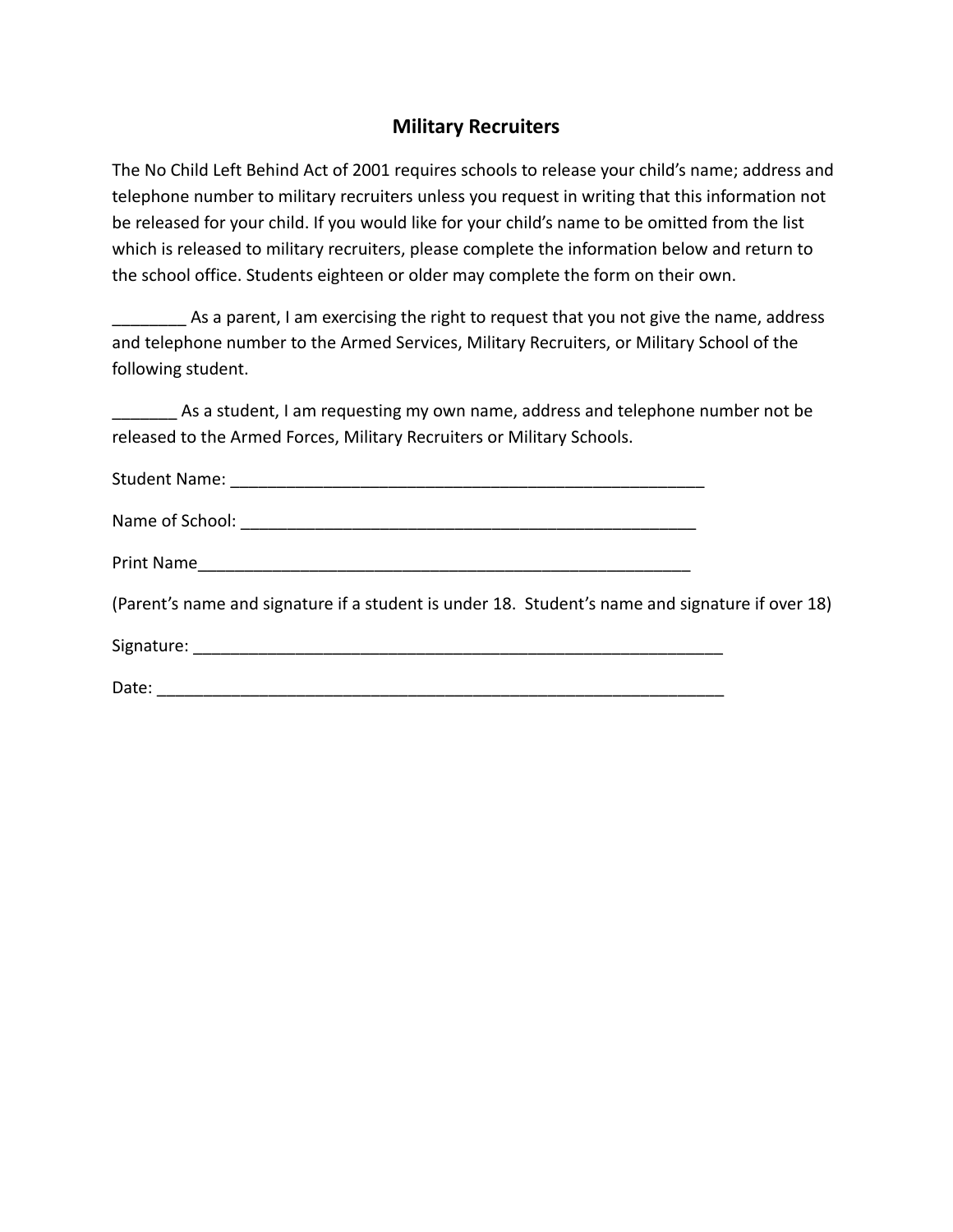# **Primary Home Language Identification**

|    | Date: ______________                                                                                                                                                                                                                                        |                   |                  |                               |  |  |
|----|-------------------------------------------------------------------------------------------------------------------------------------------------------------------------------------------------------------------------------------------------------------|-------------------|------------------|-------------------------------|--|--|
|    |                                                                                                                                                                                                                                                             |                   |                  |                               |  |  |
|    |                                                                                                                                                                                                                                                             |                   |                  |                               |  |  |
|    | The native/home language of each student must be recorded in his/her permanent record.<br>Please answer the following questions about your child's language background:<br>1. What was the first language your child learned to speak?_____________________ |                   |                  |                               |  |  |
|    | 2. What language does your child speak most often outside of school? ____________                                                                                                                                                                           |                   |                  |                               |  |  |
| 3. | What language does your child use to speak to adults in your home? ______________                                                                                                                                                                           |                   |                  |                               |  |  |
|    | Collected for funding purposes only:                                                                                                                                                                                                                        |                   |                  |                               |  |  |
|    | Is this child born in the United States?                                                                                                                                                                                                                    | <b>Parage Yes</b> | No               | If no complete the following: |  |  |
|    |                                                                                                                                                                                                                                                             |                   |                  |                               |  |  |
| b. |                                                                                                                                                                                                                                                             |                   |                  |                               |  |  |
|    |                                                                                                                                                                                                                                                             | Month/Day/Year    |                  |                               |  |  |
| c. |                                                                                                                                                                                                                                                             |                   |                  |                               |  |  |
|    | Month/Day/Year,<br>d. Does your child have refugee status?                                                                                                                                                                                                  |                   | Yes<br><b>NO</b> |                               |  |  |
|    | Signature of Parent/Guardian                                                                                                                                                                                                                                |                   |                  | Signature of Questioner       |  |  |
|    | This section is to be completed only for students who answered any question 1-3 with a                                                                                                                                                                      |                   |                  |                               |  |  |
|    | language other than English                                                                                                                                                                                                                                 |                   |                  |                               |  |  |
|    | 1. In what language do you want notices sent to you from the school?                                                                                                                                                                                        |                   |                  |                               |  |  |
| 2. | LAU Category of Student (Circle One):                                                                                                                                                                                                                       |                   |                  |                               |  |  |
|    | Category A -speaks only the language other than English                                                                                                                                                                                                     |                   |                  |                               |  |  |
|    | Category B speaks mostly the language other than English                                                                                                                                                                                                    |                   |                  |                               |  |  |
|    | Category C- speaks English and other language equally well                                                                                                                                                                                                  |                   |                  |                               |  |  |
|    | <b>Category D - speaks mostly English</b>                                                                                                                                                                                                                   |                   |                  |                               |  |  |
|    | <b>Category E-</b> speaks only English                                                                                                                                                                                                                      |                   |                  |                               |  |  |
|    |                                                                                                                                                                                                                                                             |                   |                  |                               |  |  |